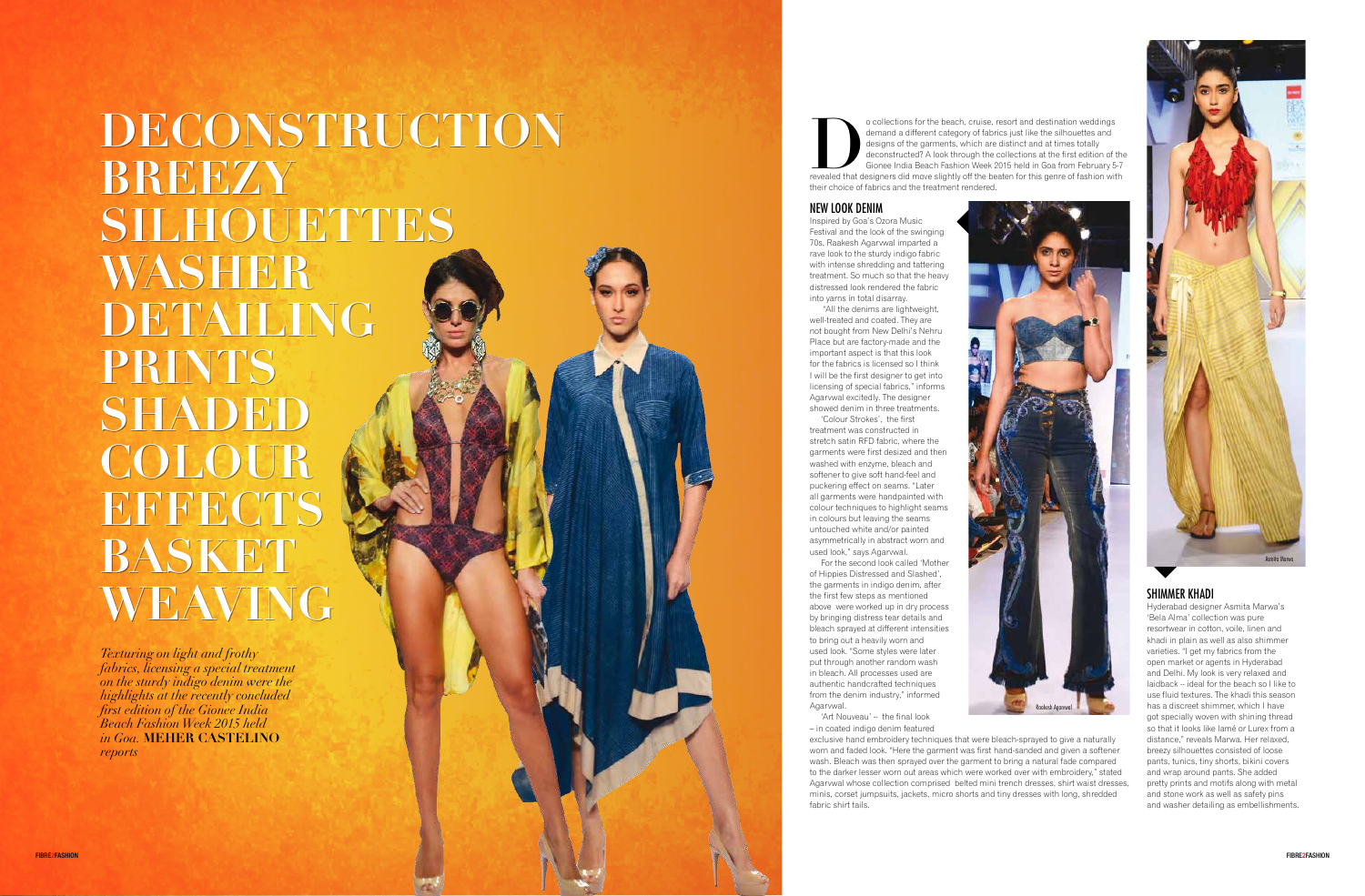

#### KHADI NEO CLASSIC

Khadi along with cottons and organic fabrics, sourced from his home town Ahmedabad, were used by Nilesh Parashar for his label 'Nautanky'. These were treated with digital and screen printing, textured with dyeing and placement embroidery. "I have added intricate surface ornamentation, mixing traditional crafts with rich textiles and combined them with detailing and vibrant prints to present a collection of fusion wear with hot air balloons and perfume bottle prints," explained Parashar.

> To recreate the raffia woven Shoowa and Kuba textiles worn by the inhabitants of the Congo, Barve adapted it in the form of intricate hand embroidery and beading. The Trompe l'oeil patchwork was revised into illusionary effect by using collages of different patterns and motifs. The beautifully crafted silver jewellery of the Tuareg tribe was reinterpreted in delicate beading. The beaded corsets of the Dinka men were translated with wooden beaded embroidery on dresses. "I have tried to bring onto the garments the effect of fossils embedded in the desert rock and the finely crafted necklaces and checked fabrics of the Maasai clan as appliqués, patchwork and embroidery on coats, dresses, skirts and gowns," he added.



of ribbed knits and fish net. "My fabrics are very basic but I like to treat them with digital prints created by me. Since the theme was celestial in nature, I had hand prints, scenes of the cosmos, celestial bodies and the Aum symbols. The ribbed knits and jersey were ideal for some of my figure-hugging designs, while the fluid flowing styles were just right for the soft silks."

### AFRICAN SAFARI

The 'Kalahari' collection by Nachiket Barve, inspired by the motifs and fabrics of the Dark Continent, used fabrics that covered almost every texture and weave starting with tussar silk, kota, tulle, silk chiffon, crépe, georgette, organza, chanderi, raw silk, spun silk, washed dupion and satin. A master at fabric texturing and manipulation, Barve once again worked his magic with his long list of materials. The colours matched the hues of the African desert and were sand, earth, sky and plant green.

## IN THE SWIM

There was a time when getting a good swimsuit was impossible in India and one had to either get it from abroad or ask the family tailor to stitch one in cotton fabric. But now thanks to great fabrics being easily available there were several designers who showed swimwear in their collections. .

Harsh Agarwal's 'Omana' label which specialises in swim, cruise and resort wear presented the 'Tropical Dreamscape' collection worked on flat chiffons, silks and new age fabrics like scuba and neoprene. Bikinis, monokinis, maillots followed by cover-ups, jackets, maxis and sarongs in digital prints featured Hawaiian motifs. "The scuba fabric we used for the bikinis, monokinis and swimsuits were sourced from Bandra in Mumbai while the neoprene fabric, used for only one outfit was from China. For the other garments we used flat chiffons and polynosic fabrics along with knits and jerseys on which we have digital prints in our exclusive patterns," informs Agarwal.

Smriti Pratap was the other designer who presented a great swimwear line with all the right fabrics ideal for fun in the sea or in the pool. Using Lycra, polynosic and jersey as well as georgettes and sheer cottons, she worked with digital prints that revolved around leafy florals and geometrics to birds, horses, parrots and architectural motifs. "These prints have been my hotsellers for a few seasons and they go very well with the bikinis, monokinis, pareos, maillots, sarongs and capes," she said.

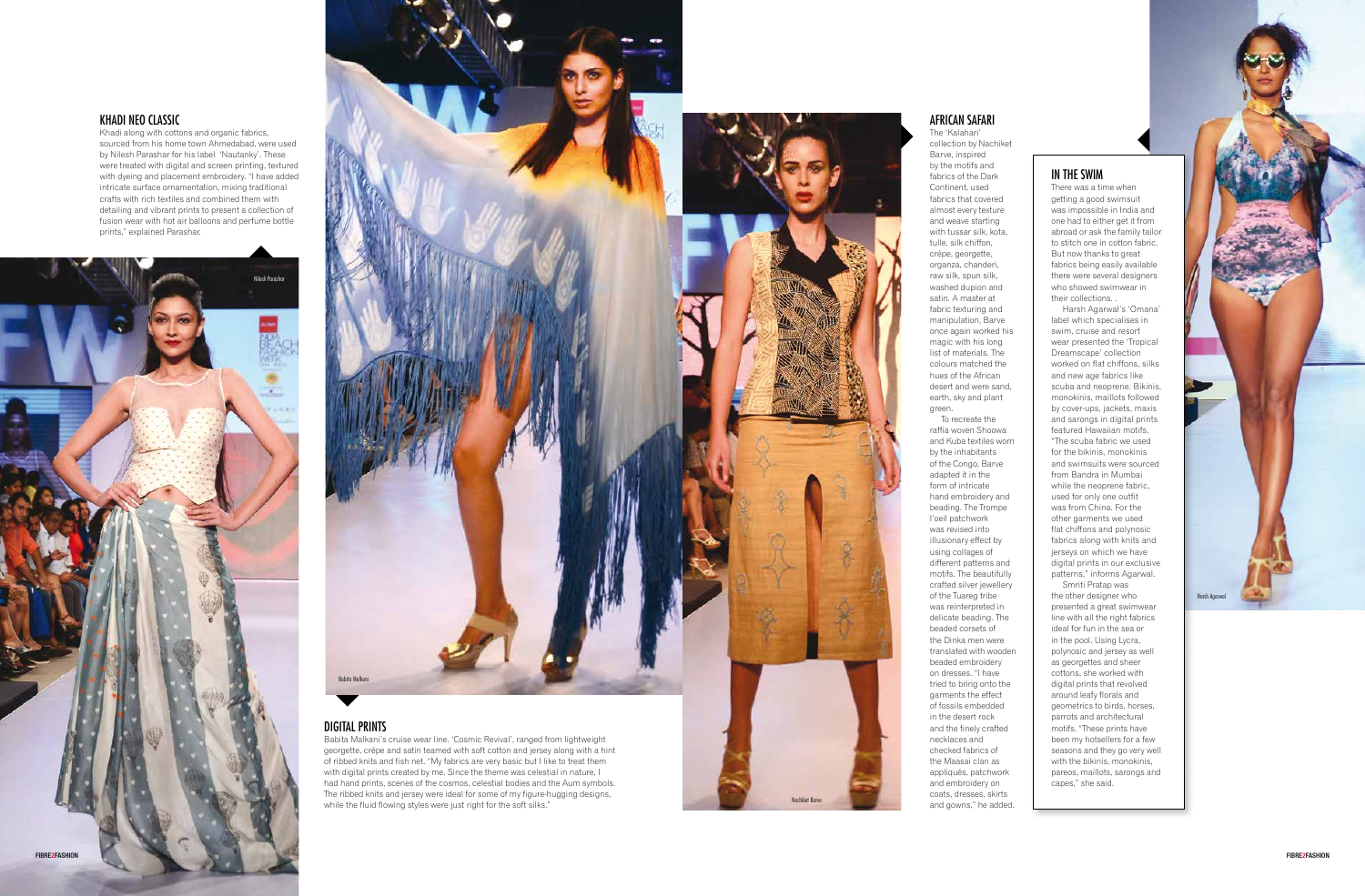#### PARTY WEAR

There is a lot of partying and occasions on the beach or at a resort so it is but natural that designers concentrate on some fun holiday ensembles that swing good for a rollicking evening out.



Harsh Harsh from Harsh Gupta's 'Bird's of Paradise' collection was crafted in fabrics that matched the occidental silhouettes and construction. "We have used silk and polynosic as well as jacquards, satin, crêpes, georgettes, twills and tulles on which we have splashed 3dimensional floral embroidery and intricate textures. Since I travel around the world I picked up the jacquard, polynosic and twill fabrics from all over and the rest from the open markets in India. Most of the fabrics in my collections are normally solid colours on which I add textures like pleating, pintucking, gathers, rouching. For this collection I included 3D metallic flowers at strategic points.

> Karn Malhotra was the other designer who catered to the party circuit during a resort holiday. Creating the perfect cool summery look, Malhotra worked with cotton blends, georgettes, cottons and Lycra with an anchor cluster motif print and colour blocking as the centre of attraction. Working with colours that are ideal for fun in the sun, Malhotra opted for green, white and pale champagne with subtle glitter of traditional beads, thread work and rhinestones. "I prefer to create occasionwear, which goes well for any event. I try to texture the fabrics, mostly imported, and accessorise with detailing like belts, shoulder patches and collars embellished with gold, metal chains and studs along with hints of brown faux leather to make a strong fashion statement," he emphasises.



#### COTTONS FOREVER

The sheer cotton story for beachwear is ideal for the hot temperature and designers love to play with it. The most popular choice for the collections was voiles in different weights. Anupamaa Dayal's 'Masti' collection had colourful prints inspired by the Goan hues of the sun, sea and sand along with a profusion of large fragrant flower prints. "I start with the level base of white or ecru fabrics and then gradually build on them with texturing and prints according to my themes. I am primarily a resort and cruise wear designer so fluidity in

fabrics is critical. For me voile is the ideal choice and is very important along with organdi and organza. I then like to treat the fabrics with prints and shaded colour effects and even add appliqués to highlight the design," explains she.

**Chirag Nain** 



## WINNING DESIGNS

alenthouse

Akshay Kalmadi and Neha Bhogal of the 'Paper Doll Company' were winners of the Talenthouse contest organised by Talenthouse India, a part of Reliance Big Entertainment and Gionee India Beach Fashion Week held through 'Fashion Recruits'. Intricate textured lace and basket weaving of cotton fabrics along with vintage prints and detailing was added to the beach and resort wear. "We have manipulated the fabric by weaving strips of it to form an intricate mat-like pattern for our short tops. Besides that, pleating is a major detailing added to the georgettes to give a new texture to the sheer fabric," inform the duo. Chirag Naini, the other winner, used cotton in varying weights for shirt dresses, floppy tunics, slim trousers, deconstructed shifts and culotte skirts. Using indigo dye in dhaba technique, he had a mélange of prints that ranged from checks, pinstripes, abstract florals to smudgy effects.